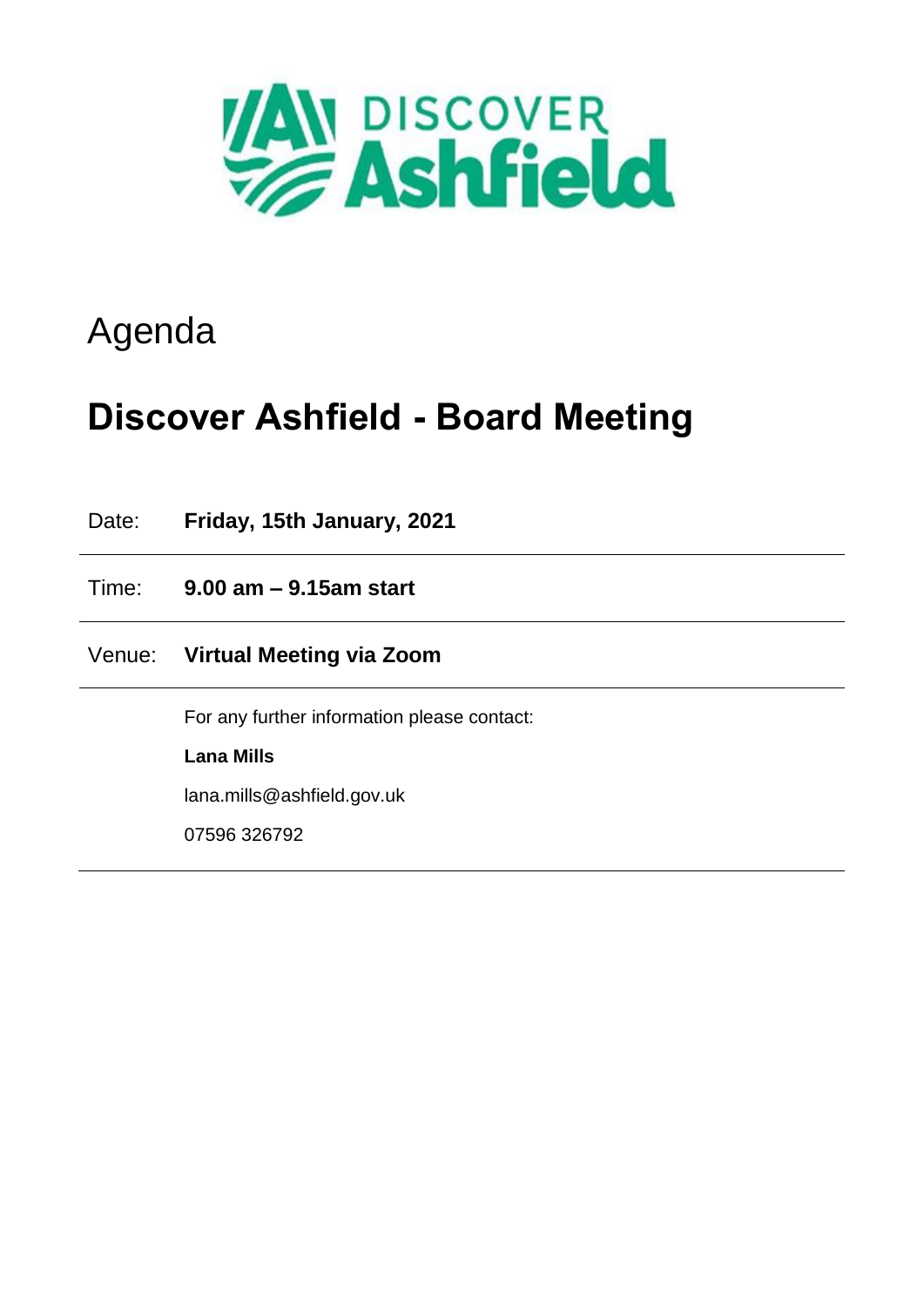### **DISCOVER ASHFIELD - BOARD MEETING**

### **Attendees**

| <b>Name</b>                      | <b>Position on Board</b>                                     | Position/Organisation                                                                                   | <b>Apologies</b> |
|----------------------------------|--------------------------------------------------------------|---------------------------------------------------------------------------------------------------------|------------------|
| <b>Martin Rigley MBE</b>         | <b>Chair</b> / Theme Lead<br>- Succeed in<br><b>Ashfield</b> | <b>Managing Director, Lindhurst</b><br>Engineering                                                      |                  |
| <b>Louise Knott</b>              | <b>Vice Chair</b>                                            | Vice Principal, West Nottinghamshire<br>College                                                         |                  |
| <b>Darron Ellis</b>              | Theme Lead - More<br>to Discover                             | <b>Historian</b>                                                                                        |                  |
| <b>Liz Barrett</b>               | Theme Lead - Love<br><b>Where You Live</b>                   | <b>Academy Transformation Trust Further</b><br><b>Education</b>                                         |                  |
| <b>Pete Edwards</b>              | Theme Lead - Be<br>Happy, Be Healthy                         | Chair, Ashfield Health and Wellbeing<br>Partnership                                                     |                  |
| <b>Callum Parr</b>               | <b>Board Member</b>                                          | Youth Council Leader, Ashfield District<br><b>Youth Council</b>                                         |                  |
| <b>Carol Cooper-Smith</b>        | <b>Board Member</b>                                          | <b>Chief Executive, Ashfield District</b><br>Council                                                    |                  |
| Chloe O'Donnell                  | <b>Board Member</b>                                          | <b>Shopping Centre Manager, Idlewells</b><br><b>Shopping Centre</b>                                     |                  |
| <b>Cllr Christian</b><br>Chapman | <b>Board Member</b>                                          | <b>Scrutiny Rep, Ashfield District Council</b>                                                          |                  |
| <b>Cllr Helen-Ann Smith</b>      | <b>Board Member</b>                                          | Deputy Council Leader, Ashfield<br><b>District Council</b>                                              |                  |
| Cllr Jason Zadrozny              | <b>Board Member</b>                                          | Annesley and Felley Parish Council                                                                      |                  |
| <b>Cllr Matthew Relf</b>         | <b>Board Member</b>                                          | Portfolio Holder, Planning & Regen,<br><b>Ashfield District Council</b>                                 |                  |
| David Ainsworth                  | <b>Board Member</b>                                          | Director of Clinical Commissioning<br>Group, NHS                                                        | ✓                |
| David Jackson                    | <b>Board Member</b>                                          | Centre Manager, East Midlands<br><b>Designer Outlet</b>                                                 |                  |
| <b>Edward Johnstone</b>          | <b>Board Member</b>                                          | Assistant Principal (Development),<br><b>Portland College</b>                                           |                  |
| Fiona Anderson                   | <b>Board Member</b>                                          | Head of Civic Engagement, Nottingham<br><b>Trent University</b>                                         |                  |
| Gary Jordan                      | <b>Board Member</b>                                          | Chair, Mansfield and Ashfield 2020                                                                      |                  |
| <b>Julia Terry</b>               | <b>Board Member</b>                                          | Development Worker, Transforming<br><b>Notts Together</b>                                               |                  |
| <b>Kathryn Stacey</b>            | <b>Board Member</b>                                          | Chief Executive, Citizens Advice<br>Ashfield                                                            |                  |
| Lee Anderson, MP                 | <b>Board Member</b>                                          | MP for Ashfield and Eastwood                                                                            |                  |
| Mark Spencer, MP                 | <b>Board Member</b>                                          | <b>MP</b> for Sherwood                                                                                  |                  |
| <b>Mark Yates</b>                | <b>Substitute for David</b><br>Ainsworth                     | <b>Primary Care Development and</b><br>Performance Manager, Clinical<br><b>Commissioning Group, NHS</b> |                  |
| Melanie Phythian                 | <b>Observer</b>                                              | Towns Hub - Policy Advisor, Cities &<br><b>Local Growth Unit</b>                                        |                  |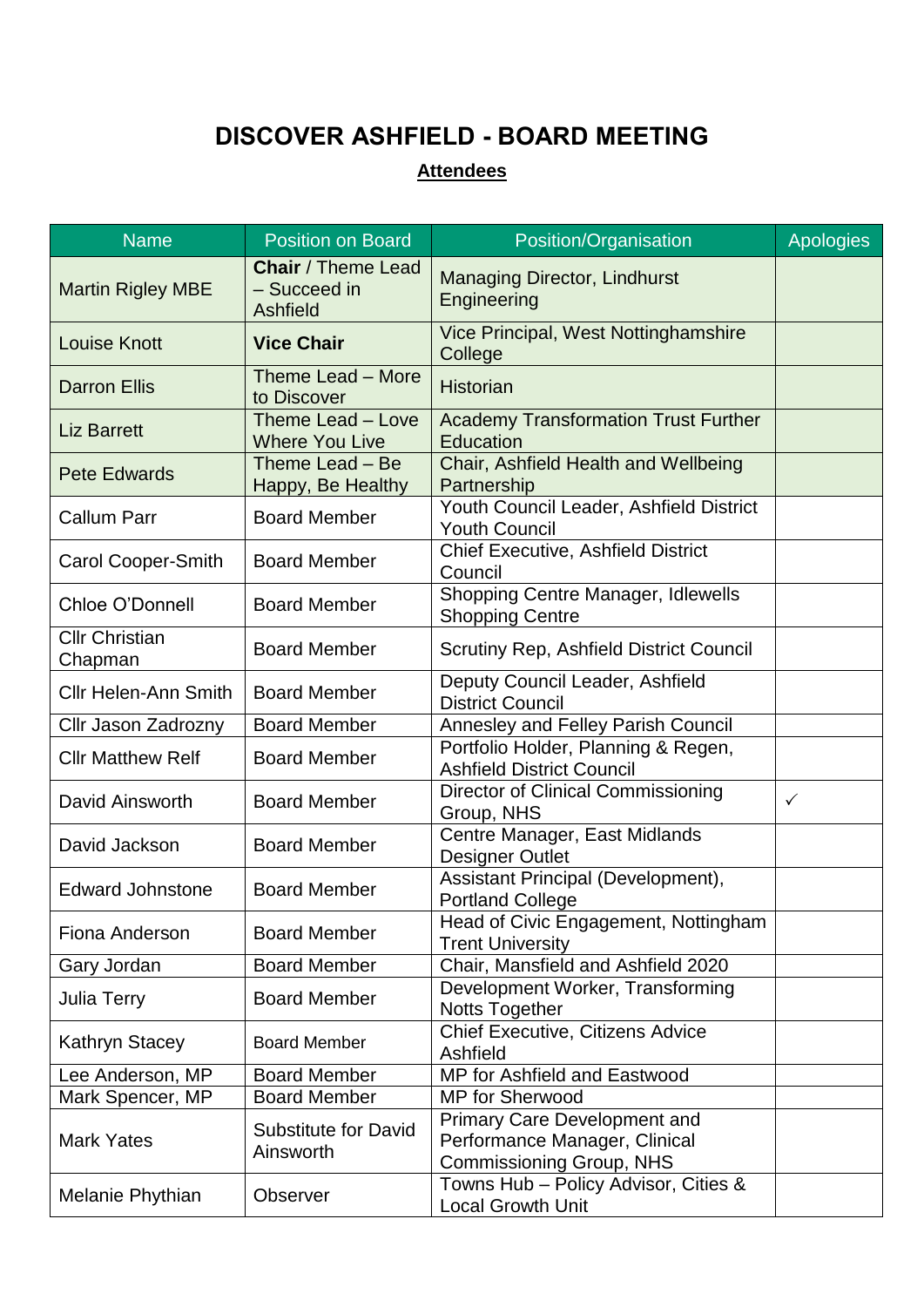| <b>Rachel Quinn</b>     | <b>Board Member</b>                      | Head of People & Skills, D2N2 LEP                                             | ✓ |
|-------------------------|------------------------------------------|-------------------------------------------------------------------------------|---|
| <b>Robert Orgill</b>    | <b>Board Member</b>                      | Property Manager EMEA, Rolls Royce                                            |   |
| <b>Simon Martin</b>     | In Attendance                            | Principal, Academy Transformation<br><b>Trust Sutton Academy</b>              |   |
| Teresa Jackson          | <b>Board Member</b>                      | Chief Officer, Ashfield Voluntary Action                                      |   |
| Theresa Hodgkinson      | <b>Board Member</b>                      | Director of Place and Communities,<br><b>Ashfield District Council</b>        |   |
| Vicki Dyer              | <b>Board Member</b>                      | <b>District Operations Lead, Department</b><br>of Work and Pensions           |   |
| Andrea Stone            | <b>Supporting Officer</b>                | Health and Wellbeing Manager,<br><b>Ashfield District Council</b>             |   |
| <b>Katherine Green</b>  | <b>Supporting Officer</b>                | Senior Communications Officer,<br><b>Ashfield District Council</b>            |   |
| <b>Lana Mills</b>       | <b>Supporting Officer</b>                | Discover Ashfield Project Officer,<br><b>Ashfield District Council</b>        |   |
| <b>Matthew Neal</b>     | <b>Supporting Officer</b>                | Head of Major Programmes,<br>Nottinghamshire County Council                   |   |
| Nicola McCoy-Brown      | <b>Supporting Officer</b>                | Group Manager for Growth &<br>Development, Nottinghamshire County<br>Council  |   |
| <b>Sarah Daniel</b>     | Secretary /<br><b>Supporting Officer</b> | Interim Service Manager for Place and<br>Wellbeing, Ashfield District Council |   |
| <b>Tracy Bird</b>       | <b>Supporting Officer</b>                | Health and Wellbeing Officer, Ashfield<br><b>District Council</b>             |   |
| <b>Trevor Middleton</b> | <b>Supporting Officer</b>                | Town Centres and Markets Manager,<br><b>Ashfield District Council</b>         |   |